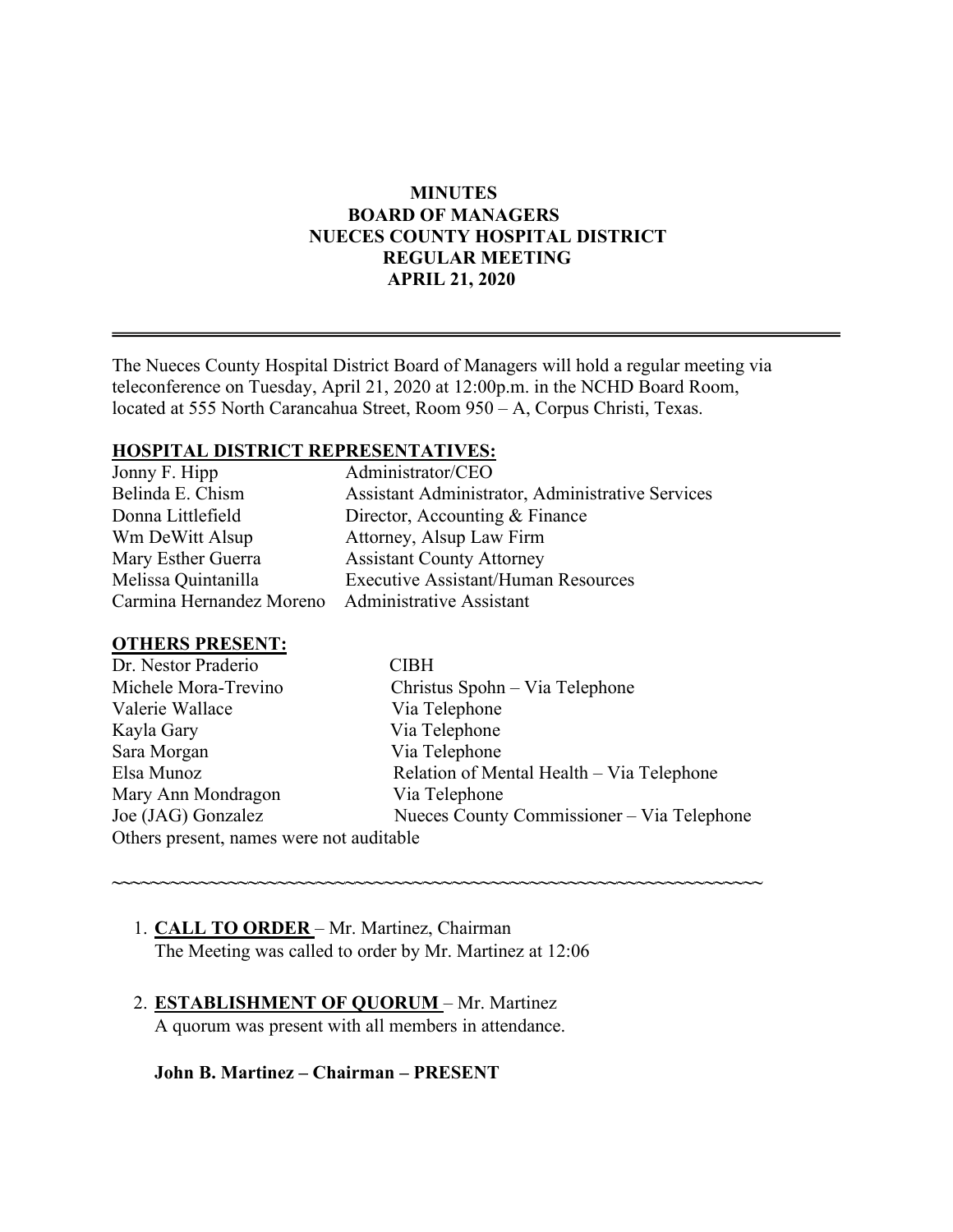> **Sylvia T. Oliver – Vice Chair – PRESENT – Via Telephone Vishnu V. Reddy MD – Member – PRESENT Belinda Flores – Member – PRESENT – Via Telephon Pamela L. Brower – Member – PRESENT Daniel W. Dain – Member – PRESENT – Via Telephone John E. Valls – Member – PRESENT**

3. **PUBLIC COMMENT** - Persons wishing to comment on any item(s) on the agenda or any subject within the Board's responsibilities must sign-in on the "Agenda Item Request to Speak" form provided at the entrance of the Board meeting room at least five (5) minutes prior to commencement of the meeting. Commenters shall limit their comments to three (3) minutes, except that Commenters addressing the Board through a translator shall limit their comments to six (6) minutes. See the "Public Comment" section of the preceding General Information page for additional information.

> **Dr. Nestor Praderio Mary Ann Mondragon Sara Morgan Valerie Wallace Kayla Gary Elsa Munoz**

- 4. **CONSENT AGENDA** See the "Consent Agenda" section of the preceding General Information page for an explanation of the Consent Agenda and for additional information.
	- A. Confirm posting of Meeting's public notice.
	- B. Approve minutes of Board of Managers Meetings:
		- 1) February 18, 2020 Regular Meeting; and
		- 2) April 9, 2020 Special Meeting.
	- C. Receive listing of new vendors as of April 15, 2020; listing provided pursuant to Board of Managers Bylaws, Article 2, §2.1 B and Texas Local Government Code, Chapter 176.
	- D. Receive summary payment information on Nueces County health care disbursements for Fiscal Year 2020 year-to-date: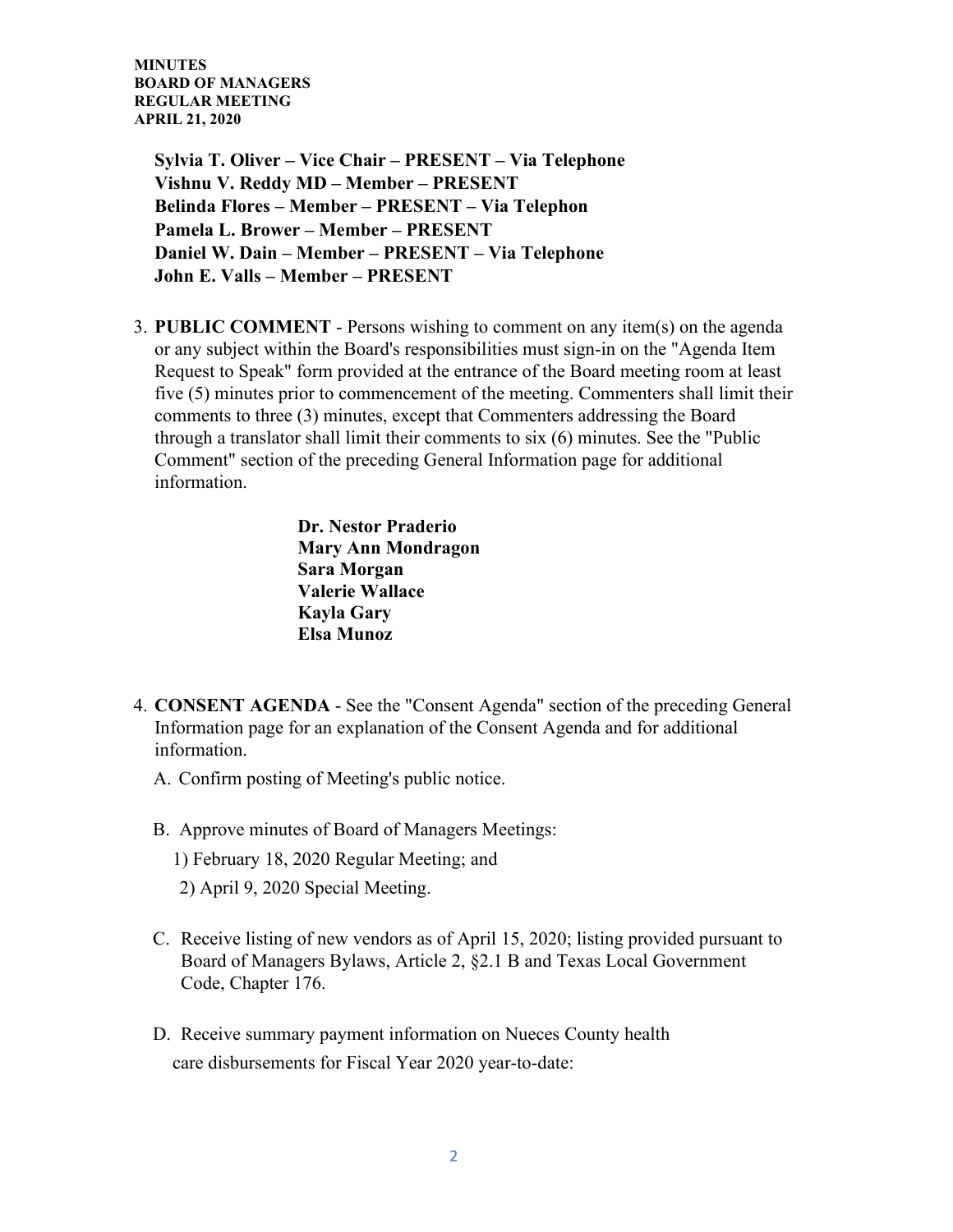- 1) Salaries, benefits, supplies, and intergovernmental transfers at/for Corpus Christi/Nueces County Public Health Department;
- 2) Emergency medical services provided in unincorporated areas of Nueces County;
- 3) Supplemental and jail diversion program funding for Nueces Center for Mental Health and Intellectual Disabilities;
- 4) Medical services provided at County correctional facilities:
	- a) Nueces County Jail; and
	- b) Nueces County Juvenile Detention Center;
- 5) Funding for alcohol and drug abuse treatment programs:
	- a) Cenikor (Charlie's Place);
	- b) Council on Alcohol and Drug Abuse; and
	- c) Palmer Drug Abuse Program;
- 6) Funding for diabetes prevention and supporting programs. *(Finance Committee)*
- E. Receive reports relating to Nueces Aid Program enrollment for the months-ended February 29, 2020 and March 31, 2020. *(Finance Committee)*
- F. Receive revenue reports relating to CHRISTUS Spohn Health System Corporation Membership Agreement for fiscal year-to-date. *(Finance Committee)*
- G. Receive summary imputed claims information on medical and hospital care provided to the Nueces Aid population consistent with the CHRISTUS Spohn Health System Corporation Membership Agreement for fiscal year-to-date periods ended February 29, 2020 and March 31, 2020. *(Finance Committee)*
- H. Receive summary report to-date of intergovernmental transfers made in support of local and other healthcare providers participating in Medicaid supplemental payment programs sponsored by the Texas Health and Human Commission yearto-date:
	- 1) Texas Healthcare Transformation and Quality Improvement Program (Medicaid 1115 Waiver):
		- a) Delivery System Reform Incentive Payment (DSRIP) pool; and
		- b) Hospital Uncompensated Care (UC) pool.
	- 2) Disproportionate Share Hospitals (DSH) program;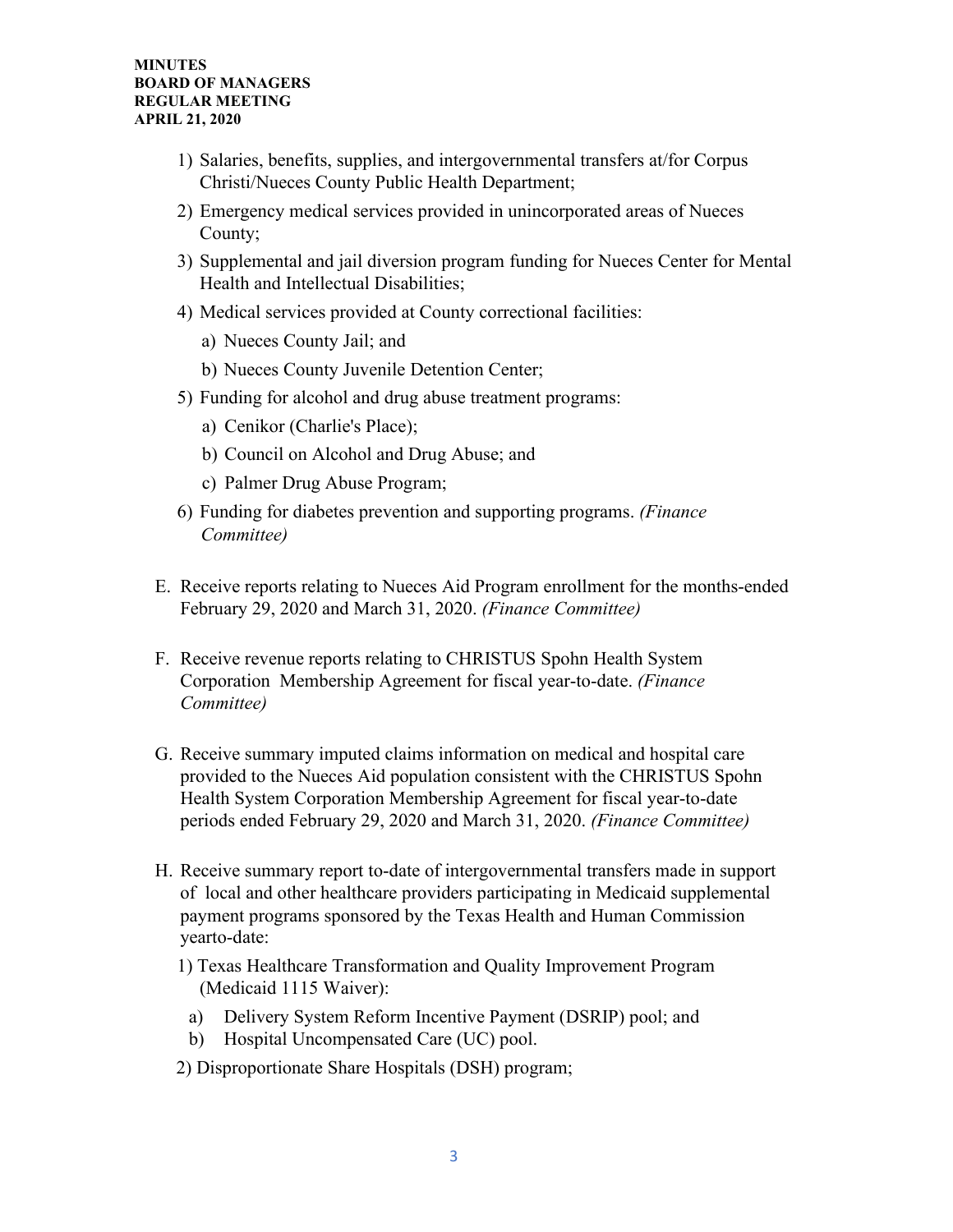- 3) Network Access Improvement Program (NAIP);
- 4) Uniform Hospital Rate Increase Program (UHRIP); and
- 5) Graduate Medical Education (GME). *(Finance Committee)*
- I. Receive monthly statement of escrow amounts deposited and/or withdrawn by CHRISTUS Spohn Health System Corporation; deposits pursuant to and consistent with Schedule 1 to CHRISTUS Spohn Health System Corporation Amended and Restated Membership Agreement; receive statements for monthsended February 29, 2020 and March 31, 2020. *(Finance Committee)*
- J. Receive information on State Comptroller of Public Accounts' 2020 pro-rata distributions of Calendar Year 2019 income from Tobacco Permanent Settlement Trust Account; distributions pursuant to Texas Administrative Code, Title 25, Part 1, Chapter 102, Rule §102.2. *(Finance Committee)*
- K. Approve footnote revision to Annual Financial Report from Collier, Johnson, & Woods P.C., Certified Public Accountants on Nueces County Hospital Districts's governmental activities financial statements, major funds, and aggregate remaining for the fiscal year-ended September 30, 2019 (AFR); revision to AFR's Note 1, a Reporting Entity footnote relating to expansion of the detailed services required by Spohn under the 2015 transaction. *(Finance Committee)*

# **Motion by Mr. Valls and seconded by Ms. Brower on approval of Consent Agenda. MOTION CARRIED.**

# 5. **REGULAR AGENDA:**

- A. **COVID-19 Patient Care Unit:**
- 1) Discuss and consider action(s) relating to establishment of dedicated COVID-19 patient care unit at CHRISTUS Spohn Hospital Corpus Christi – Memorial and potential relocation of mental health/psychiatric services located at Memorial to an alternate location. *(ACTION)*

## **Head of Committee Members to discuss and review Dr. Blow's proposal.**

2) Ratify Administrator's action(s) performed as part of his duties directing the affairs of the Hospital District and/or as required by the Board of Managers; duties established pursuant to Texas Health and Safety Code, §281.026(e):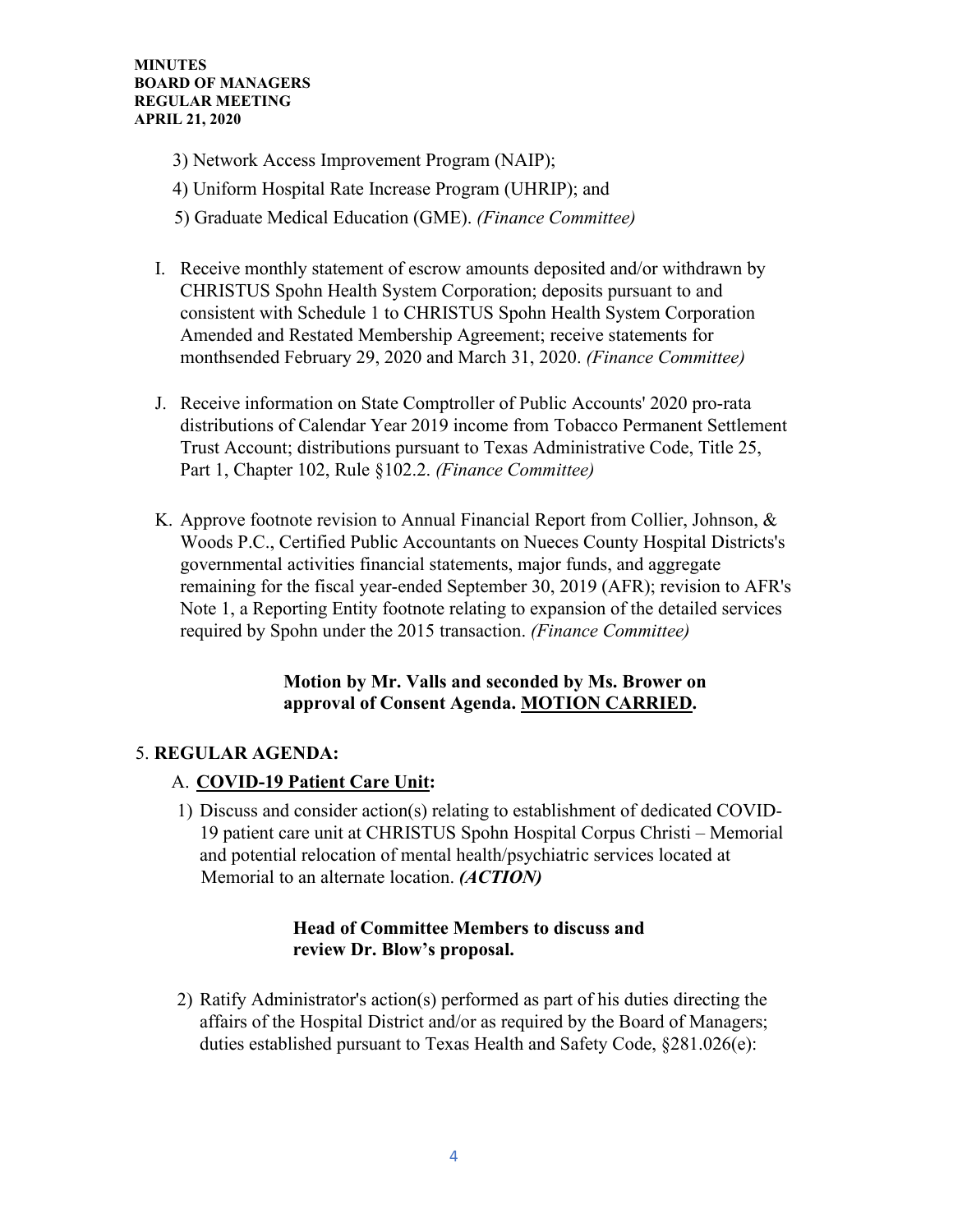a) Personal Services Contract between Nueces County Hospital District and Gary W. Eiland relating to provision of consultative services on: (1) contractual matters relating to the Amended and Restated Membership Agreement between CHRISTUS Spohn Health System Corporation, CHRISTUS Health, and Nueces County Hospital District (Membership Agreement) in connection with the proposed establishment of a dedicated COVID-19 patient care unit at CHRISTUS Spohn Hospital Corpus Christi - Memorial and potential relocation of mental health/psychiatric services located at Memorial to an alternate location; and (2) Membership Agreement and on other related matters. *(ACTION)* 

# **Motion by Mr. Valls and seconded by Ms. Brower. MOTION CARRIED.**

# B. **Community Mental Health Initiatives:**

- 1) Receive Progress Report(s) on work performed under the continuing Professional Services Agreement between Nueces County, Meadows Mental Health Policy Institute, and Hospital District relating to preparation of a comprehensive needs assessment for Nueces County that can serve as the basis for a systematic approach to providing services for mental illnesses and substance abuse disorders in the County. *(INFORMATION)*
	- a) January 2020 Report; and
	- b) February 2020 Report.

## C. **Community Mental Health and Public Health:**

- 1) Ratify Administrator's action(s) performed as part of his duties directing the affairs of the Hospital District and/or as required by the Board of Managers; duties established pursuant to Texas Health and Safety Code, §281.026(e):
	- a) Personal Services Contract between Nueces County, Nueces County Hospital District, and Thomas L. Graham relating to a communications plan to assess the communications, public education, and engagement needs of the community and identify and implement steps to address through public education, public health care issues and available services, for mental health issues, opioid addiction issues, COVID-19 issues and other health care concerns within Nueces County. *(ACTION)*

 **Motion by Mr. Martinez and seconded by Ms. Brower. MOTION CARRIED.**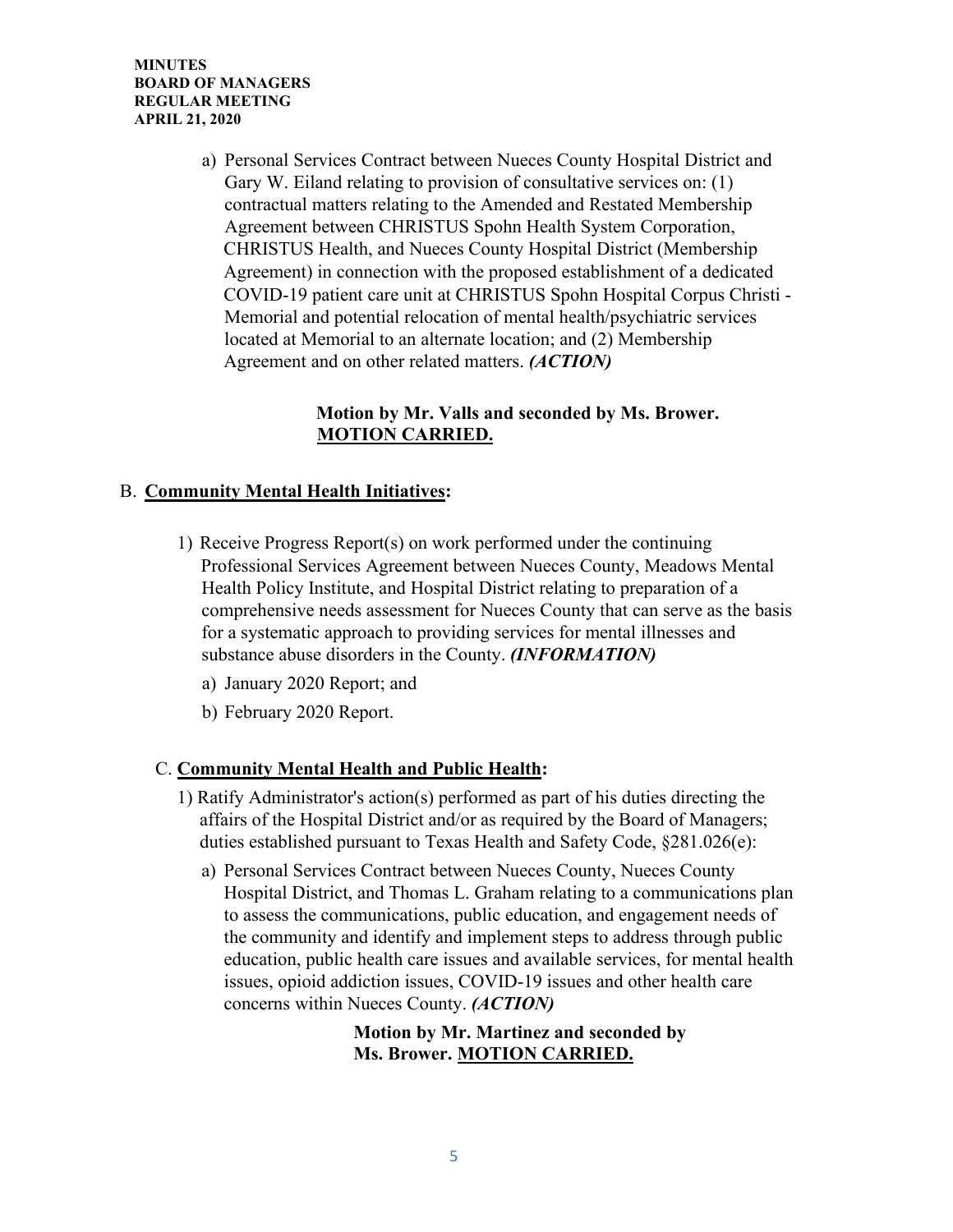> (1) First Amendment to Personal Services Contract between Nueces County, Nueces County Hospital District, and Thomas L. Graham; First Amendment adds additional deliverable to upgrade Hospital District's website. *(ACTION)*

## **Motion by Mr. Martinez and seconded by Ms. Brower. MOTION CARRIED.**

b) Personal Services Contract between Nueces County, Nueces County Hospital District, and Robert T. Durand relating to management of Nueces County's social media channels addressing and providing public information on public health care issues such as COVID-19, County emergency situations, general County information as well as other health care and

safety concerns and the available services within Nueces County. *(ACTION)* 

## **Motion by Ms. Brower and seconded by Dr. Reddy. MOTION CARRIED.**

## D. **Indigent Health Care:**

1) Receive information from CHRISTUS Spohn Health System Corporation relating to medical aid and hospital care provided to the Nueces Aid Program population consistent with the CHRISTUS Spohn Health System Corporation Membership Agreement. *(INFORMATION)* 

## E. **Finance Committee:**

1) Receive and approve unaudited financial statements for fiscal year-to-date periods ended February 29, 2020 and March 31, 2020. *(ACTION)* 

# **Motion by Mr. Valls and seconded by Dr. Reddy. MOTION CARRIED.**

2) Receive and approve Quarterly Investment Report for fiscal quarter-ended March 31, 2020 and ratify related investment transactions. *(ACTION)* 

# **Motion by Ms. Brower and seconded by Mr. Valls. MOTION CARRIED.**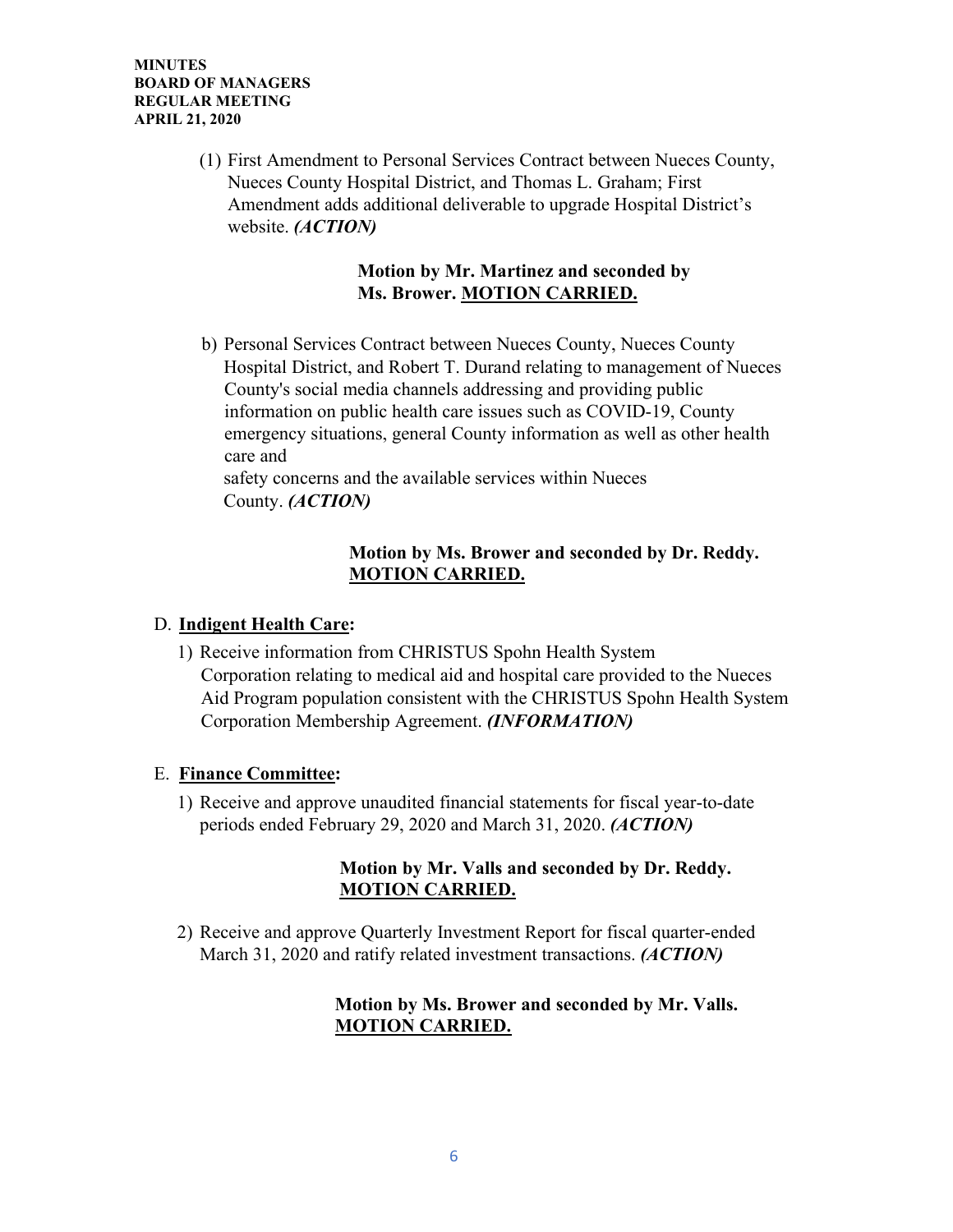3) Discuss and consider authorizing the Administrator to issue a Request for Proposals or Request for Qualifications for financial advisory services relating to potential issuance of debt obligations for community mental health services and other related needs. *(ACTION)*

## **Motion by Mr. Valls and seconded by Dr. Reddy. MOTION CARRIED.**

4) Discuss and consider action(s) relating to a February 14, 2020 funding request letter from Precinct 2 Commissioner Joe A. Gonzalez relating to support of a gifted mobile medical unit trailer; request includes funding for annual maintenance and one-time storage security fencing and professional liability coverage. *(ACTION)*

#### **Motion by Mr. Valls and seconded by Dr. Reddy. on approval for annual maintenance and fencing. Table the professional liability. MOTION CARRIED.**

5) Receive information on Hospital District operations and staffing during the COVID-19 pandemic and related precautions. *(INFORMATION)*

## F. **Other Business:**

- 1) Receive briefing on Governor's COVID-19 pandemic-related March 16, 2020 Emergency Executive Order relating to suspension of certain open-meeting statutes and providing for telephonic and video conference meetings. *(INFORMATION)*
- 2) Discuss and consider actions relating to the composition, timing, frequency, and/or spacing of future Board of Managers and Board Committee meetings. *(ACTION)*

## **No Action needed as per Mr. Martinez.**

## 6. **ADMINISTRATOR'S BRIEFING:**

- A. Next Board of Managers and Board Committee Meetings (all Meetings' dates, times, and locations subject to change):
	- 1) Finance Committee: May 19, 2020, 11:00 AM; and
	- 2) Board of Managers: May 19, 2020, 12 Noon.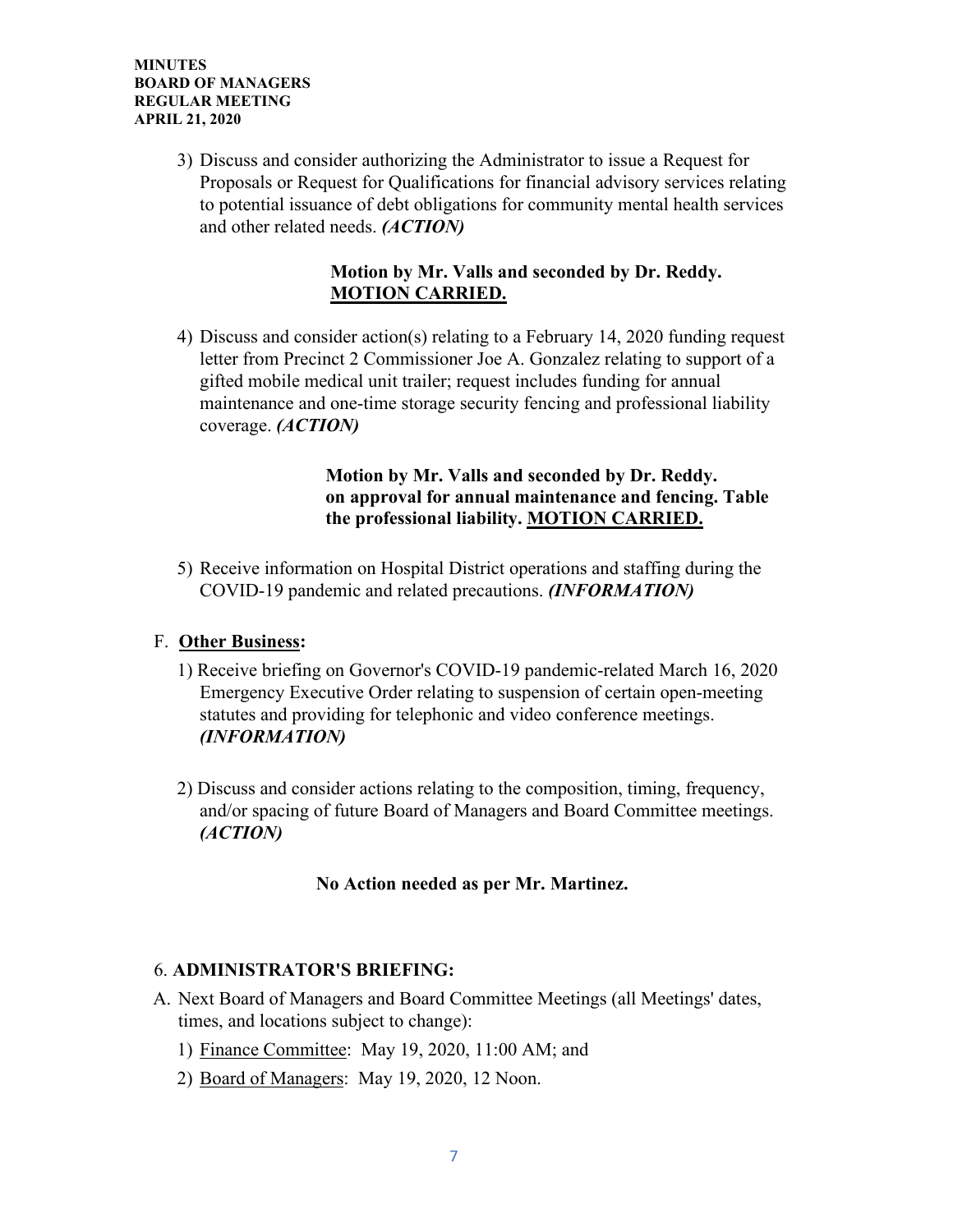## **Board of Managers discussed about meeting with Quality Committee.**

- 7. **CLOSED MEETING** Public notice is hereby given that the Board of Managers may elect to go into closed meeting session(s) at any time during the meeting to discuss any matter(s) listed on the agenda, when so authorized by the provisions of the Open Meetings Act, Texas Government Code, Chapter 551 and the Board specifically expects to go into a closed session(s) on the matters listed below. In the event the Board elects to go into closed session(s) regarding an agenda item(s), the section(s) of the Open Meetings Act authorizing the closed session will be publicly announced by the presiding officer. Should any final action, final decision, or final vote be required in the opinion of the Board with regard to any matter considered in closed session(s), then the final action, final decision, or final vote shall be either: (a) in the open meeting covered by the Notice upon reconvening of the public meeting; or (b) at a subsequent public meeting of the Board upon notice thereof, as the Board shall determine pursuant to applicable laws.
	- A. Consult with attorneys on legal matters related to establishment of dedicated COVID-19 patient care unit and relocation of mental health/psychiatric services pursuant to Open Meetings Act, Texas Government Code, §551.071: 1) Amended and Restated Membership Agreement between CHRISTUS Spohn

Health System Corporation, CHRISTUS Health, and Nueces County Hospital District;

- 2) Support for a dedicated COVID-19 patient care unit at CHRISTUS Spohn Hospital Corpus Christi – Memorial; and
- 3) Potential relocation of mental health/psychiatric services located at CHRISTUS Spohn Hospital Corpus Christi – Memorial to an alternate location.

## **Mr. Martinez, Chairman called for Closed Session at 2:12 p.m.**

8. **OPEN MEETING** - Following the Closed Meeting, the Board of Managers will reconvene the public meeting before taking any action(s) on Closed Meeting matters or adjourning the meeting.

#### **Mr. Martinez, Chairman called for Open Session at 4:02. p.m.**

9. Consider final action, decision, or vote on matters covered in Closed Meeting.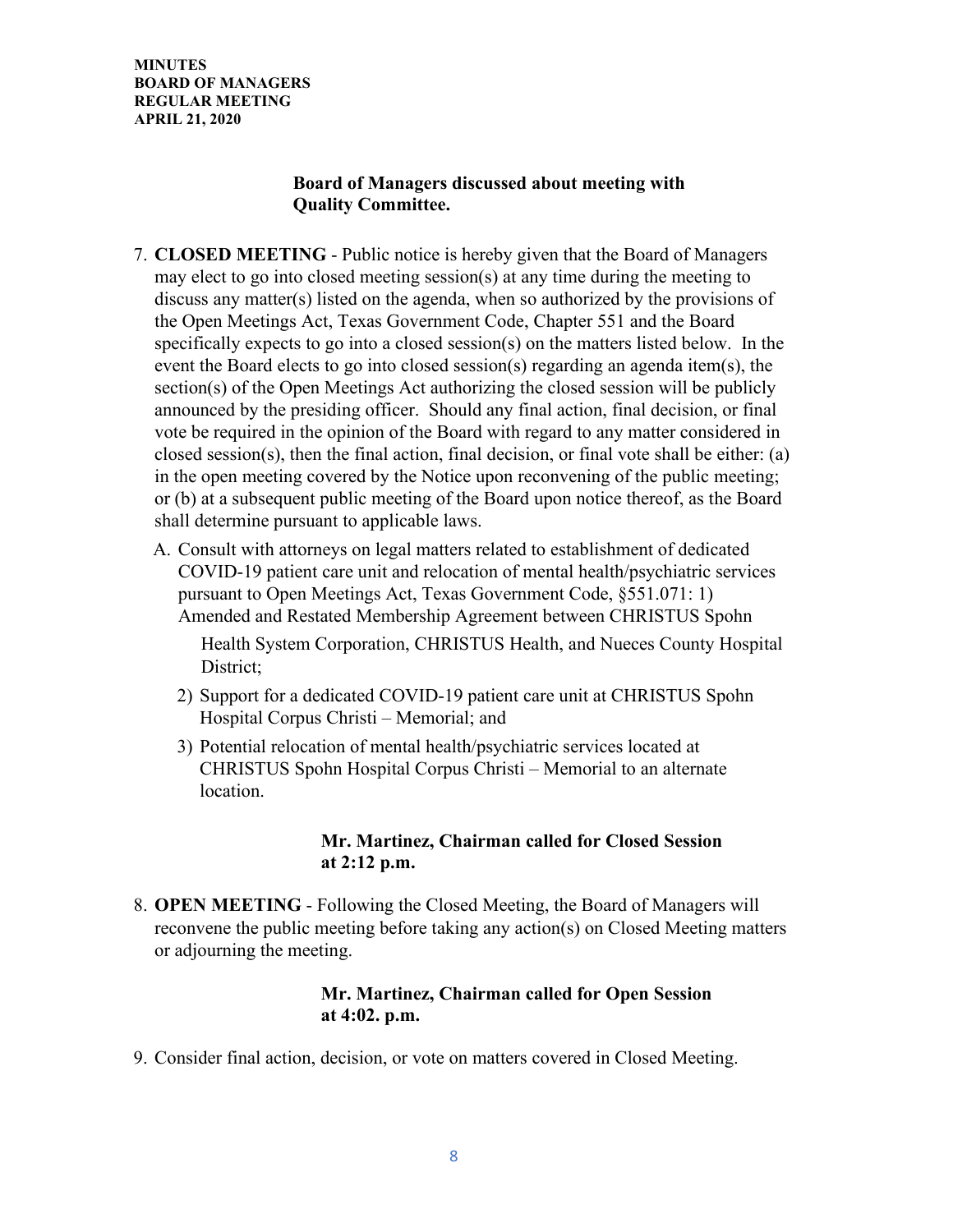*(ACTION AS NEEDED)*

 **No action taken.**

10. **ADJOURN**

 **Motion to adjourn by Mr. Martinez. Motion by Mr. Valls and seconded by Ms. Oliver. Meeting adjourned at 4:03 p.m.**

\* \* \*